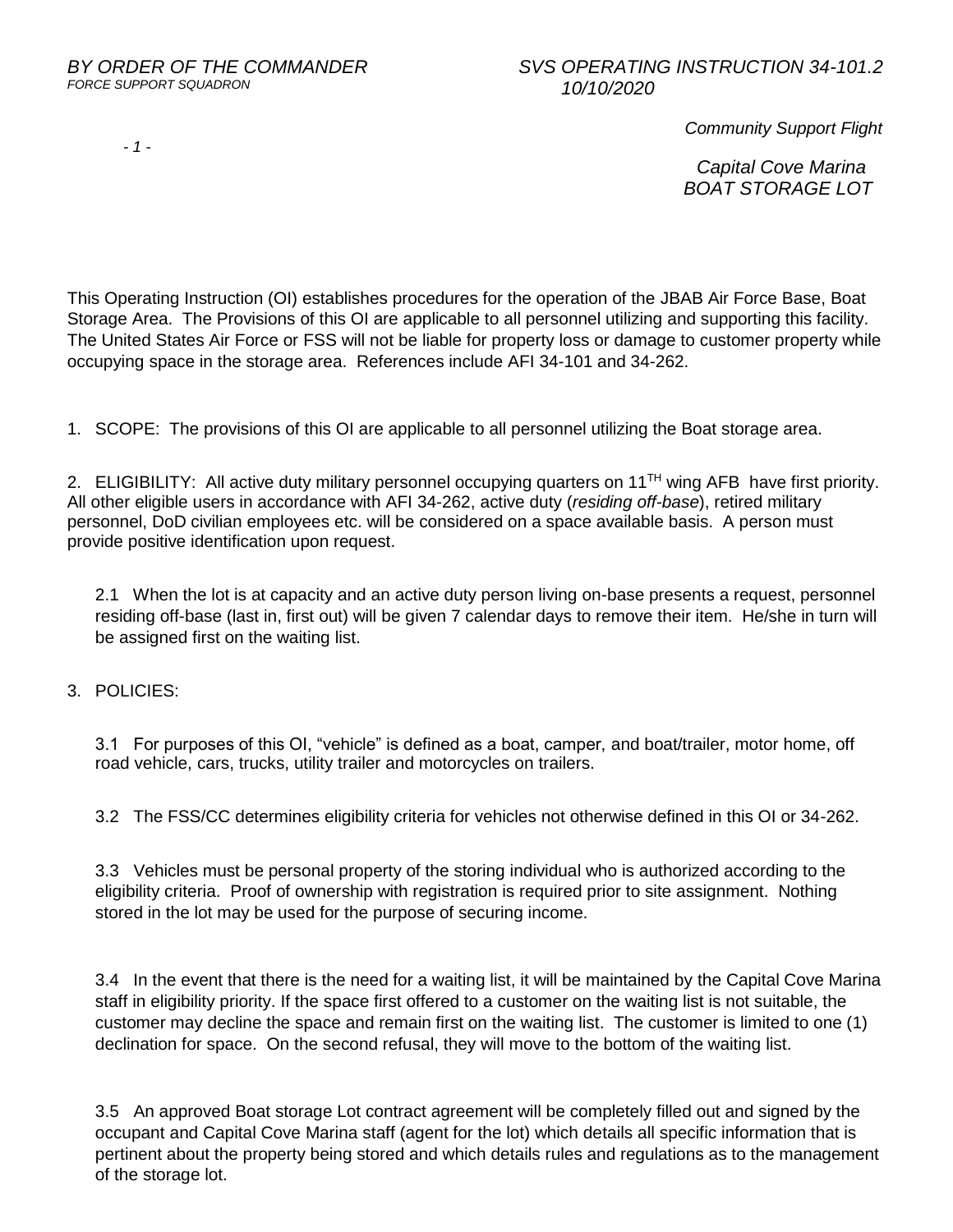*- 2 -*

3.6 The NAF council establishes rental fees. Rental fees are due annually (1 Oct) or biannually (1Oct and 1 Apr) on the first day of the month despite the day the vehicle was sited. After 15 days of nonpayment, a late fee of \$2.00 per day will be assessed. After an additional 30 days with non-payment of rental fees the vehicle will be considered abandoned and items will be reported To Security Forces for investigation and disposal.

3.7 Customers will park their vehicles in the designated space and secure all windows, doors, and exterior attachments. The vehicle will be stored solely at the risk of the owner. Vehicle owner will assume all risk of loss, including damage or loss by burglary, fire, vandalism, vermin, wind, storm and all acts of damage caused by nature.

3.8 No more than one vehicle may occupy a single space unless authorized by FSS/CC.

3.9 All vehicles must be presentable and in good working condition as judged by the FSS/SVRO staff. "Working" means able to be moved by its own mechanical means, motor and or able to be towed on its own wheels and tires. Vehicles failing to meet these conditions will be removed from the storage lot within 30 days of receipt of written notification from Capital Cove Marina.

3.10 Customers are obligated to notify the Marina staff of their intent to terminate a space rented.

3.11 Failure to comply with the above policies will result in the removal and possible disposal of the vehicle/vessel from the storage lot.

3.12 Occupants must adhere to all 11<sup>th</sup> Wing declared HURCON levels at all times and follow directed guidance from the Capital Cove Marina staff to secure or remove personal property immediately.

3.13 The United States Air Force or FSS will not be liable for property loss or damage to personal property remaining in the storage area during a hurricane, severe storms or strong winds

4. PROCEDURES:

4.1 Customers may apply for a storage lot space by completing the legal office approved *Boat Storage Lot – Rental Agreement* maintained at the Capital Cove Marina (CCM) bldg 90

4.2 Upon completion of the contract and fee payment is made, the CCM staff will show the customer the location of their space, provide them with the combination to the storage area, provide the customer with their copy of the contract agreement, and provide receipts of payment to customer when requested.